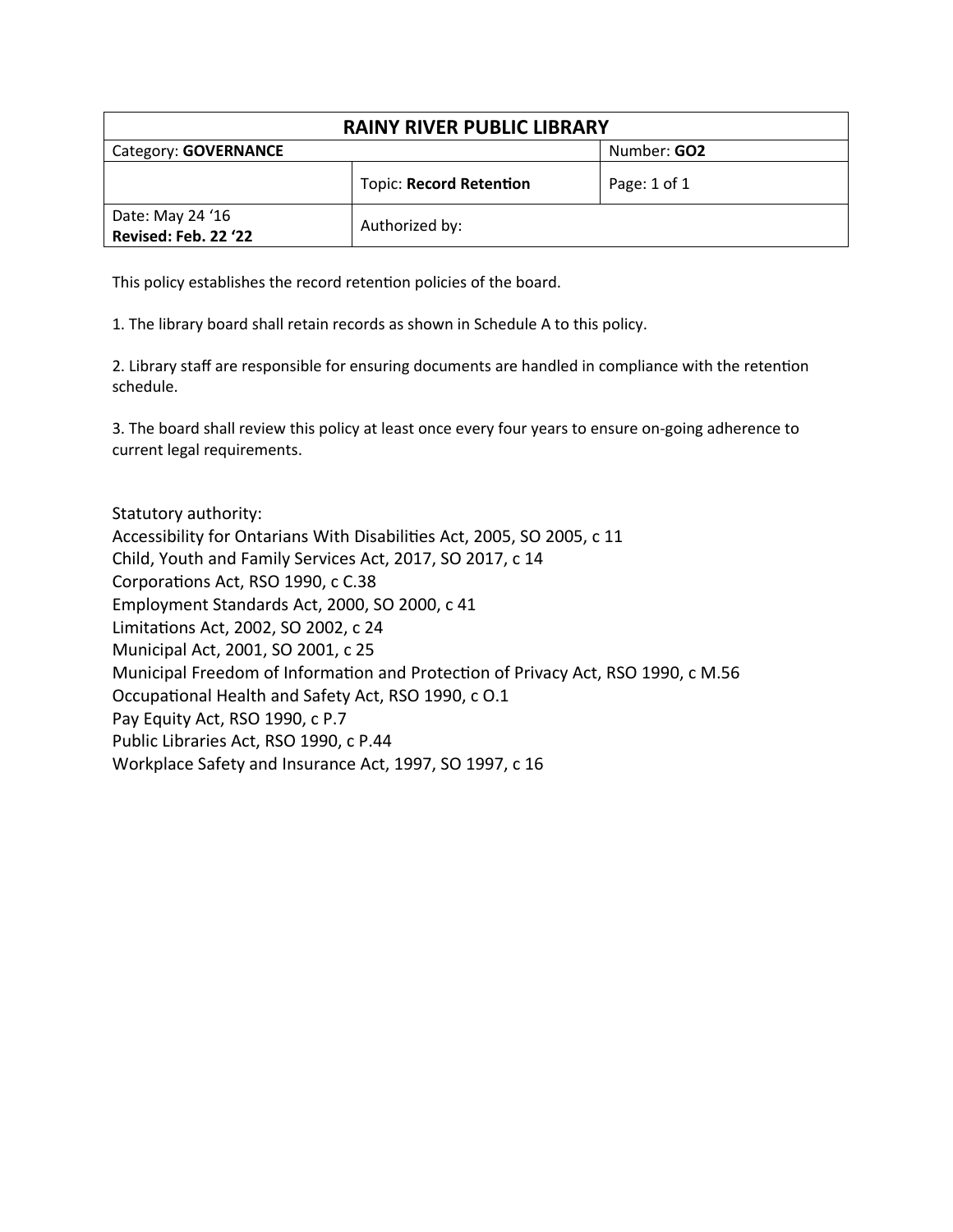| <b>RAINY RIVER PUBLIC LIBRARY</b>                       |                           |  |  |  |
|---------------------------------------------------------|---------------------------|--|--|--|
| Number: <b>GO2 - SCHEDULE A</b><br>Category: GOVERNANCE |                           |  |  |  |
|                                                         | Topic: Record Retention - |  |  |  |
|                                                         | Schedule A                |  |  |  |
| Date: <b>May 24, 2016</b>                               | Authorized by:            |  |  |  |

## **Note: P = Permanent retention**

| <b>Class of Record</b>                                                                                                                                                                               | <b>Retention Period</b>                                                        | <b>Assess</b><br>for<br><b>Archival</b><br>Value | Destroy by           | Enter on<br><b>Record Discard</b><br><b>Register</b> |
|------------------------------------------------------------------------------------------------------------------------------------------------------------------------------------------------------|--------------------------------------------------------------------------------|--------------------------------------------------|----------------------|------------------------------------------------------|
| <b>Human Resources</b>                                                                                                                                                                               |                                                                                |                                                  |                      |                                                      |
| 1. applications from<br>unsuccessful job<br>candidates (including<br>letters, resumes,<br>references)                                                                                                | 6 months                                                                       | no                                               | shredding            | no                                                   |
| 2. employee personnel files<br>(including application,<br>resume, references,<br>performance appraisals,<br>disciplinary letters,<br>professional development<br>reports, general<br>correspondence) | term of<br>employment plus<br>7 years                                          | no                                               | shredding            | yes                                                  |
| 3. employee payroll<br>records, including Receiver-<br><b>General remittances</b>                                                                                                                    | 7 years                                                                        | no                                               | shredding            | yes                                                  |
| 4. other payroll records,<br>including work schedules,<br>employee timesheets,<br>approved applications for<br>leave                                                                                 | 2 years                                                                        | no                                               | shredding            | yes                                                  |
| 5. pay equity<br>documentation, including<br>commission orders, annual<br>assessments, and other<br>associated items                                                                                 | P                                                                              |                                                  |                      |                                                      |
| <b>Circulation</b>                                                                                                                                                                                   |                                                                                |                                                  |                      |                                                      |
| 1. Borrower Records (in<br>good standing)                                                                                                                                                            | Records remain<br>active until 2<br>years after date<br>of last<br>transaction | no                                               | deletion<br>deletion | no                                                   |
| 2. Borrower Records                                                                                                                                                                                  | Records remain                                                                 | no                                               |                      | no                                                   |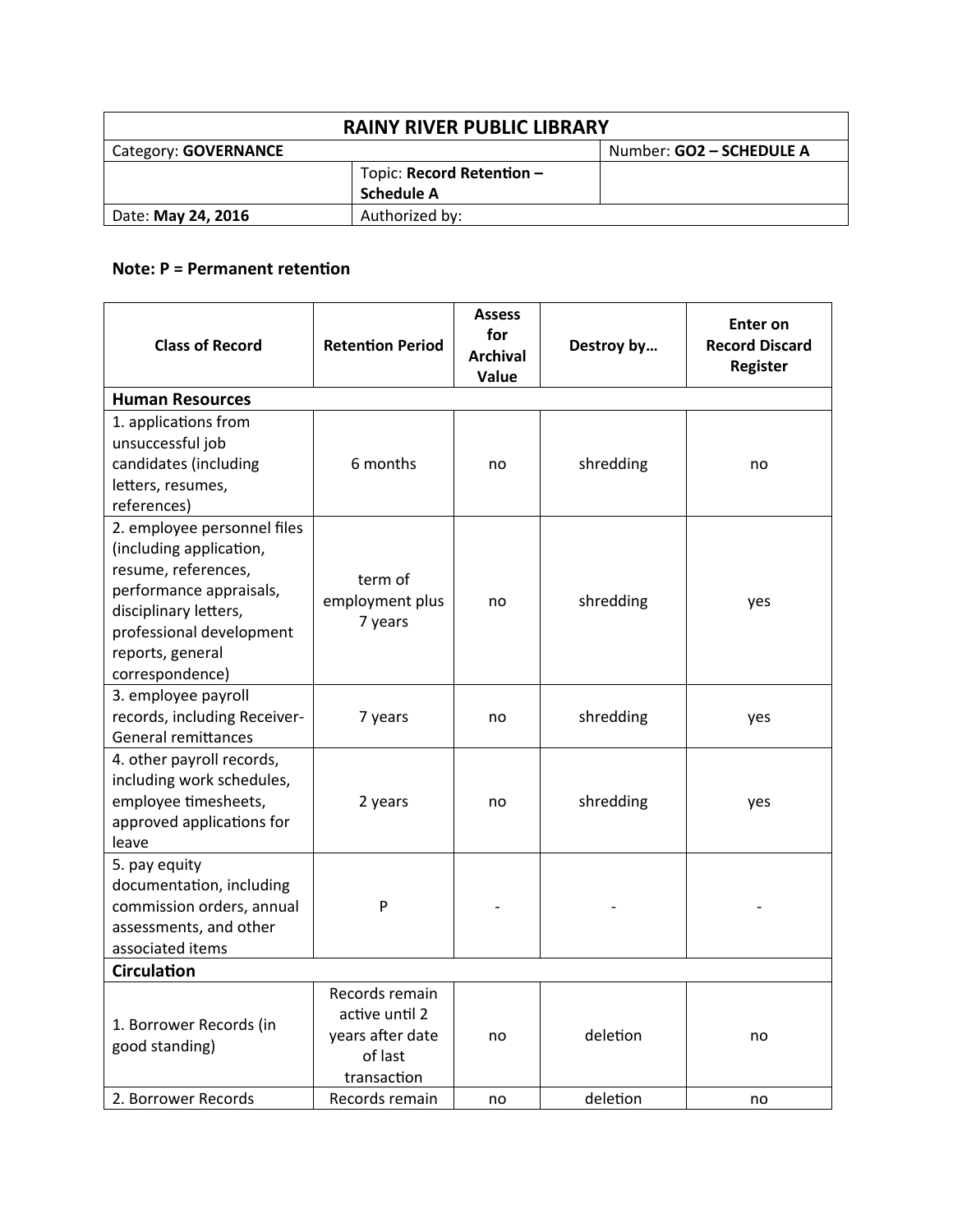| (delinquent)                                                                                                                                                           | active until 7<br>years after date<br>of last<br>transaction |     |           |     |
|------------------------------------------------------------------------------------------------------------------------------------------------------------------------|--------------------------------------------------------------|-----|-----------|-----|
| 3. Hardcopy overdue<br>notices, lost item notices,<br>related correspondence                                                                                           | Until items are<br>discharged<br>and/or fines paid           | no  | shredding | yes |
| 4. Hardcopy circulation<br>reports (monthly, special<br>purpose)                                                                                                       | 2 years                                                      | yes | shredding | yes |
| 5. Hardcopy circulation<br>reports (annual)                                                                                                                            | P                                                            |     |           |     |
| 6. Circulation transaction<br>records with identifiable<br>patron information,<br>including manual records<br>taken during system-down<br>events                       | until transaction<br>is complete                             | no  | deletion  | no  |
| Governance                                                                                                                                                             |                                                              |     |           |     |
| 1. Contracts for library<br>service with municipalities                                                                                                                | 7 years                                                      | yes | shredding | yes |
| 2. Strategic plans                                                                                                                                                     | 7 years after end<br>date<br>of plan                         | yes | shredding | yes |
| 3. Annual statistical reports<br>for the government of<br>Ontario                                                                                                      | P                                                            |     |           |     |
| 4. Spent or superseded<br>board policies                                                                                                                               | 7 years                                                      | yes | shredding | yes |
| 5. Spent or superseded<br>board bylaws                                                                                                                                 | P                                                            |     |           |     |
| 6. Approved agendas,<br>approved minutes of<br>regular and special board<br>meetings, approved and<br>defeated motions,<br>approved minutes of board<br>sub-committees | P                                                            |     |           |     |
| 7. Annual reports (public<br>version)                                                                                                                                  | P                                                            |     |           |     |
| 8. General correspondence<br>from the library board                                                                                                                    | 2 years                                                      | yes | shredding | yes |
| 9. Documentation related<br>to legal issues involving the<br>board                                                                                                     | P                                                            |     |           |     |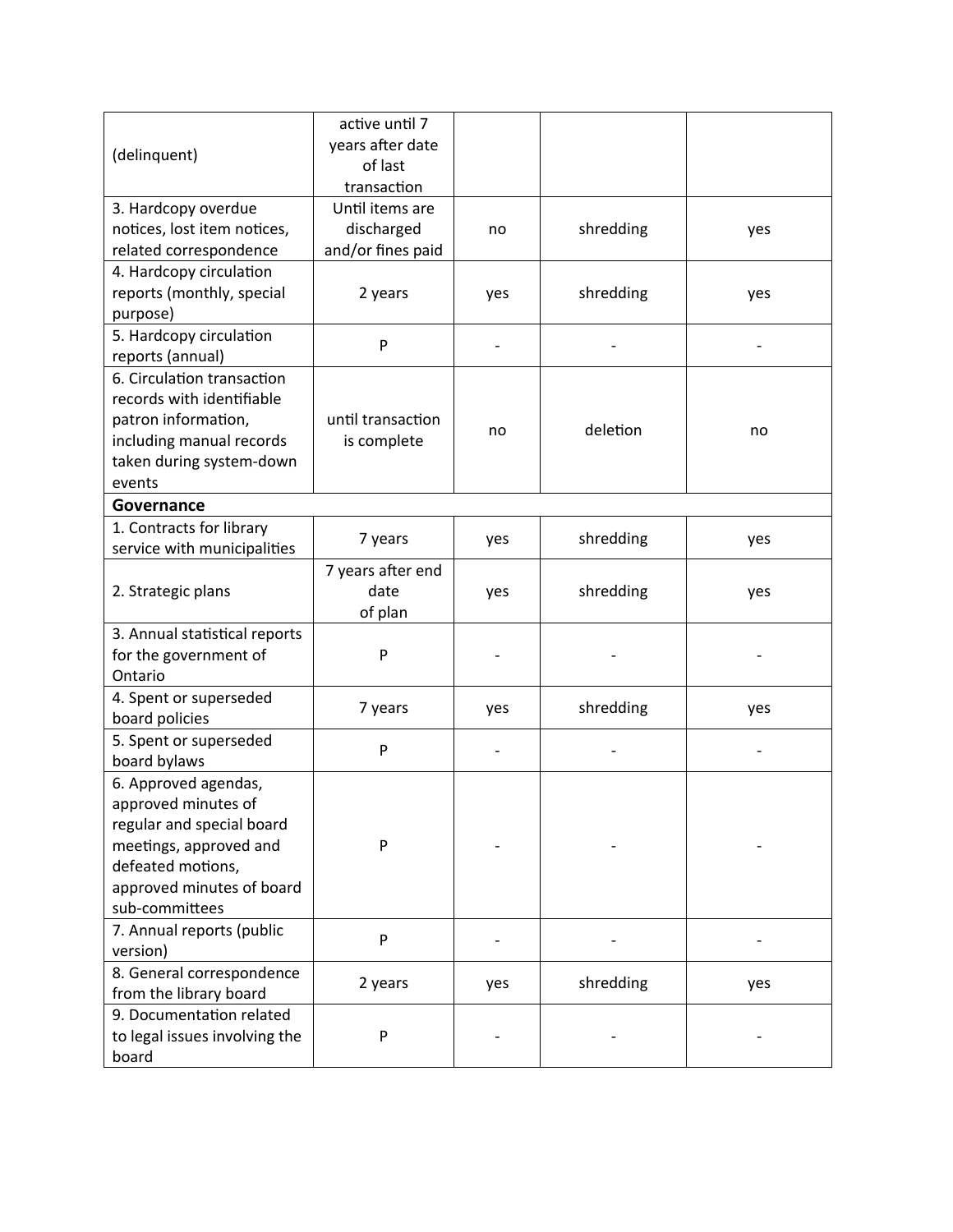| <b>Collections</b>                    |                    |     |           |     |
|---------------------------------------|--------------------|-----|-----------|-----|
| 1. Collection                         |                    |     |           |     |
| documentation, including              |                    |     |           |     |
| records regarding policies            |                    |     |           |     |
| and procedures, delivery              |                    |     |           |     |
| services, holdings                    | 2 years            | yes | shredding | no  |
| inventory, weeding                    |                    |     |           |     |
| guidelines, acquisitions,             |                    |     |           |     |
| donation                              |                    |     |           |     |
| acknowledgments, etc.                 |                    |     |           |     |
| 2. Cataloguing                        |                    |     |           |     |
| documentation, including              |                    |     |           |     |
| book lists, MARC record               | Destroy after      |     |           |     |
| printouts, processing                 | dealt with         | no  | shredding | no  |
| directions, Apollo error              |                    |     |           |     |
| reports.                              |                    |     |           |     |
| <b>Programs, Services, Promotions</b> |                    |     |           |     |
| 1. Program plans, including           |                    |     |           |     |
| children's storytime                  | 2 years            | yes | recycling | no  |
| activities, schedules, etc.           |                    |     |           |     |
| 2. Media communications,              |                    |     |           |     |
| including newspaper                   |                    |     |           |     |
| cuttings, approved copies             | 2 years            | yes | recycling | no  |
| of media content,                     |                    |     |           |     |
| advertisements                        |                    |     |           |     |
| 3. Signage                            | 6 months           | yes | recycling | no  |
| 4. Completed patron                   |                    |     |           |     |
| questionnaires, response              | 2 years            | no  | shredding | yes |
| cards, feedback forms                 |                    |     |           |     |
| 5. Hardcopy of interlibrary           |                    |     |           |     |
| loan processing                       | completion of      |     |           |     |
| documentation, including              | loan               | no  | shredding | no  |
| both in-bound and out-                |                    |     |           |     |
| bound loans                           |                    |     |           |     |
| 6. Staff activity reports             | 2 years            | yes | shredding | no  |
| 7. Documentation                      | for term of        |     |           |     |
| regarding revolving or pool           | revolving or pool  |     |           |     |
| collections, including                | collection, plus 2 | no  | shredding | yes |
| contracts for service,                | years              |     |           |     |
| inventory lists, etc.                 |                    |     |           |     |
| 8. Non-financial                      |                    |     |           |     |
| documentation related to              |                    |     |           |     |
| fundraising activities, such          | 2 years            | yes | shredding | no  |
| as event plans, schedules,            |                    |     |           |     |
| promotional items, etc.               |                    |     |           |     |
| 9. Requests for                       | 2 years            | no  | shredding |     |
| reconsideration                       |                    |     |           | yes |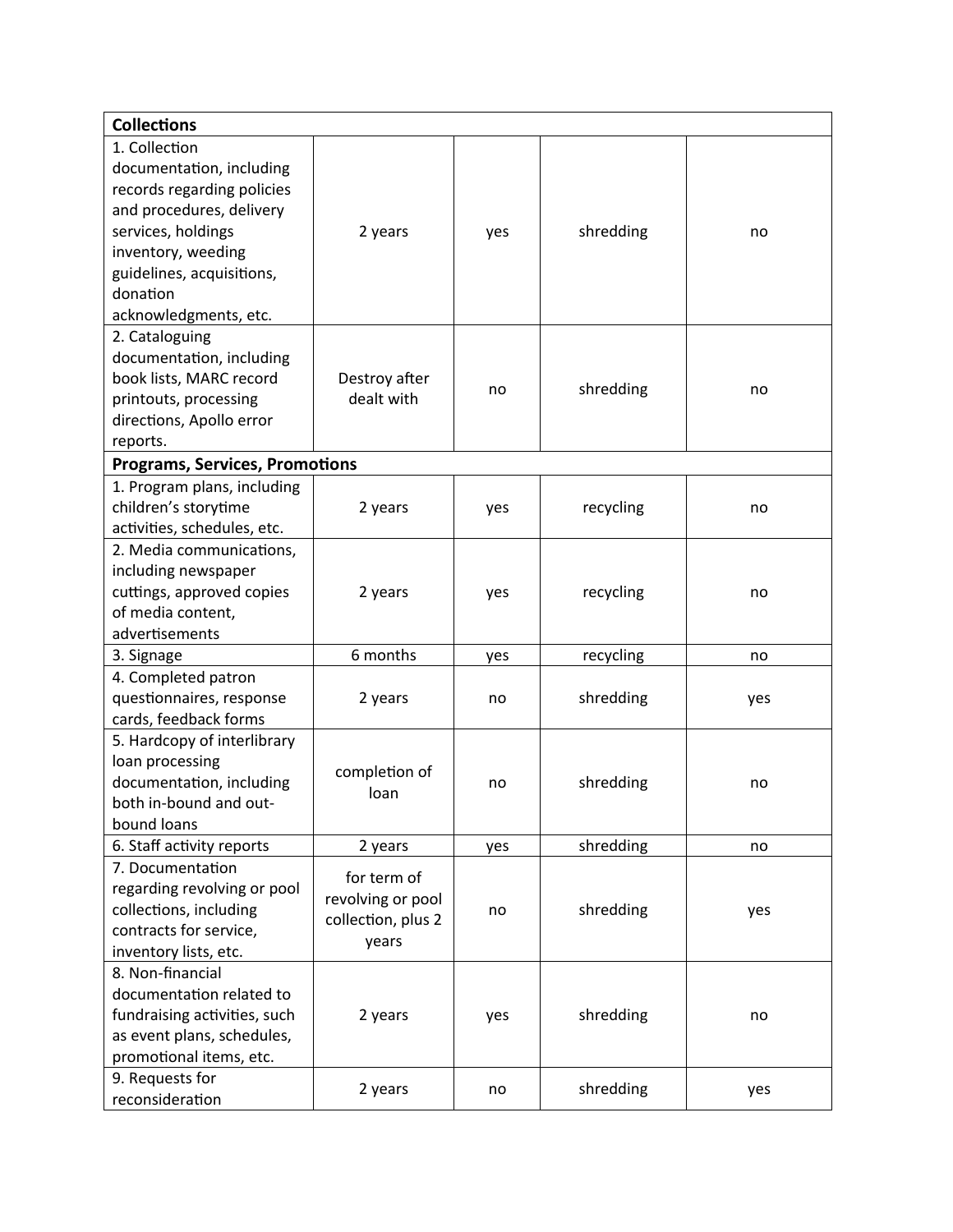| <b>Electronic Services</b>  |                  |     |           |     |
|-----------------------------|------------------|-----|-----------|-----|
| 1. Maintenance contracts    | 7 years from     |     |           |     |
| related to computer         | termination of   | no  | shredding | yes |
| hardware and software       | contract         |     |           |     |
| 2. Contracts for provision  |                  |     |           |     |
| of off-site/third-party     | 7 years from     |     |           |     |
| electronic services         | termination of   | no  | shredding | yes |
| (including downloadable     | contract         |     |           |     |
| content, databases)         |                  |     |           |     |
| 3. User documentation for   | term of use of   |     |           |     |
| software or other           | software or      |     |           |     |
| electronic resources,       | electronic       | yes | shredding | no  |
| including username and      | resource plus 2  |     |           |     |
| password listings           | years            |     |           |     |
| 4. Listserv or general-     | until dealt with |     | deletion  | no  |
| distribution emails         |                  | yes |           |     |
| 5. Internet usage register  | 1 year           | no  | shredding | no  |
| <b>Financial</b>            |                  |     |           |     |
| 1. Annual financial audits, |                  |     |           |     |
| annual financial            | P                |     |           |     |
| statements, annual balance  |                  |     |           |     |
| sheets                      |                  |     |           |     |
| 2. Records of monthly       |                  |     |           |     |
| disbursements, cancelled    |                  |     |           |     |
| cheques, invoices, account  |                  |     |           |     |
| statements, annual library  | 7 years          | no  | shredding | yes |
| budgets, reports of         |                  |     |           |     |
| excessive variances,        |                  |     |           |     |
| deposit slips               |                  |     |           |     |
| 3. Contracts, accounts      |                  |     |           |     |
| receivable, requests for    |                  |     |           |     |
| reimbursement and all       | 7 years from end |     |           |     |
| associated documentation    | of grant         | no  | shredding | yes |
| for granting programs       |                  |     |           |     |
| (including CAP, summer      |                  |     |           |     |
| employment, one-time)       |                  |     |           |     |
| 4. Desk revenue records     | 7 years          | no  | shredding | yes |
| 5. Staff expense reports,   |                  |     |           |     |
| including claims for        | 7 years          | no  | shredding | yes |
| reimbursement related to    |                  |     |           |     |
| professional development    |                  |     |           |     |
| <b>Physical Plant</b>       |                  |     |           |     |
| 1. Rental agreements for    | 7 years after    |     |           |     |
| library facilities          | termination of   | no  | shredding | yes |
|                             | agreement        |     |           |     |